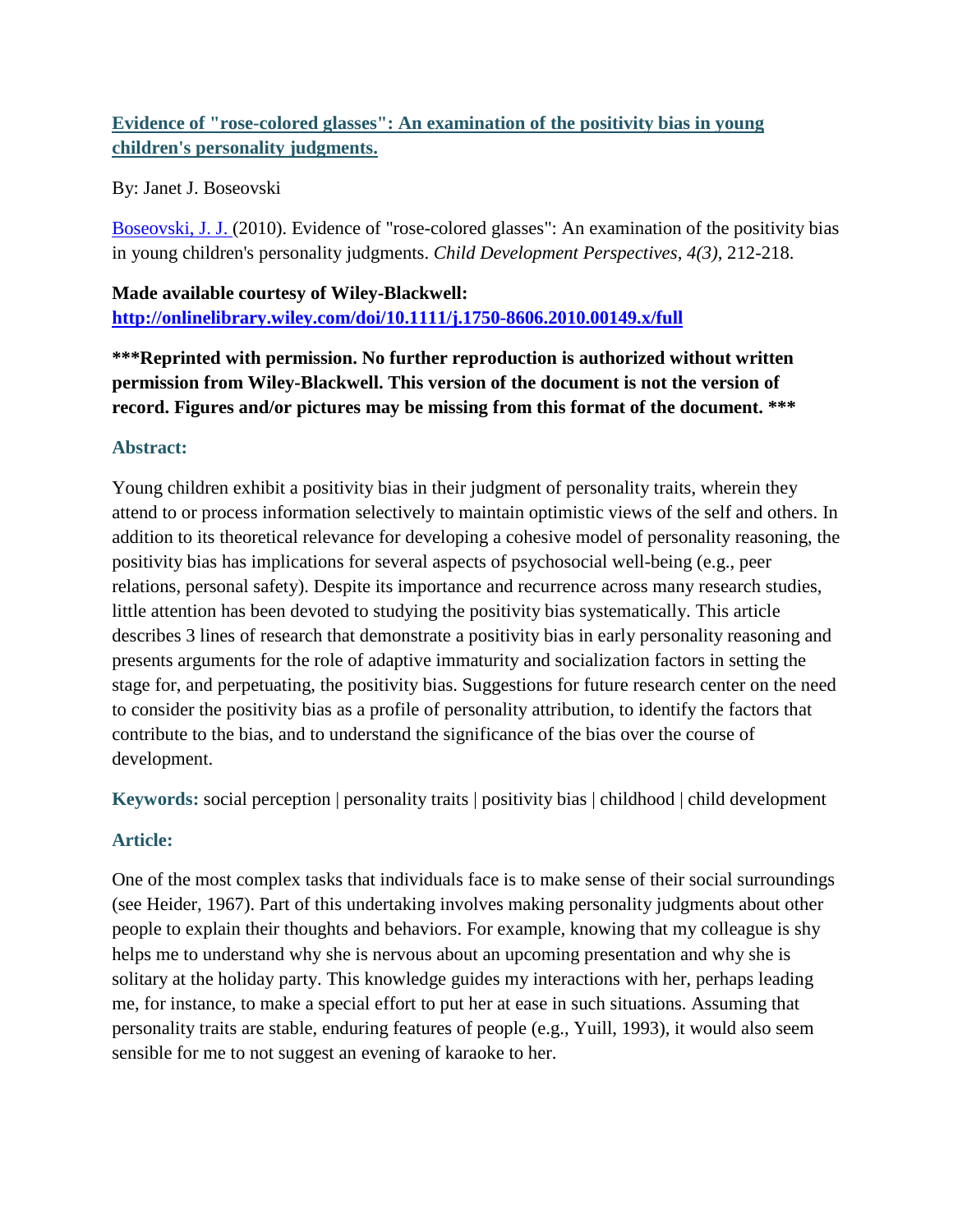The development of a "theory of personality" is a prevalent topic of interest, in part because it has implications for children's psychosocial well-being, including peer relations (Dodge, 2006), achievement motivation (Heyman, 2008), and prejudice and stereotyping (Bigler & Liben, 2007). Theoretically, there is a need for cohesive models of personality understanding that place it in the context of cognitive and social development (see Malle, 2004). In this article, I concentrate on one aspect of the child's theory of personality: the tendency to exhibit a positivity bias in personality judgments. While there are several ways in which the positivity bias is defined (e.g., Droege & Stipek, 1993; Heyman & Giles, 2004; Schuster, Ruble, & Weinert, 1998; Stipek & Hoffman, 1980), it is conceptualized here as the tendency to acquire or maintain positive views of oneself and others by attending to, processing, and/or interpreting information selectively (see Mezulis, Abramson, Hyde, & Hankin, 2004). The focus of this article concerns personality attribution about the self and others in early to middle childhood, in contrast to social-cognition in infancy (e.g., social referencing), in which a negativity bias has been documented (see Vaish, Grossmann, & Woodward, 2008).

Because the positivity bias has been documented in naturalistic research (e.g., Benenson  $\&$ Dweck, 1986) and experimental research (e.g., Boseovski & Lee, 2006), as well as in social and nonsocial contexts (e.g., Boseovski, Shallwani, & Lee, 2009) and in judgments of self (e.g., Stipek, 1981) and others (e.g., Stipek & Daniels, 1990), it ought to be considered a key aspect of early personality attribution. Understanding the positivity bias is essential for developing a framework that captures aspects of personality understanding, including the appreciation of traits as internal, stable features of individuals that have causal-explanatory value (see Liu, Gelman, & Wellman, 2007). Moreover, knowledge about the positivity bias will inform an understanding of aspects of development such as achievement motivation and conceptual change. Finally, it is important to understand how the positivity bias affects children's lives. For example, an excessive trust in strangers may compromise a child's personal safety (see Briggs, 1991). In this article, I review research that reveals a positivity bias in children's personality judgments and discuss factors that may set the stage for thinking positively about the self and others. The article concludes with recommendations for future research.

#### Evidence for a "Rose-Colored" View of the World in Childhood

A positivity bias in personality reasoning emerges as early as 3 years of age (Boseovski & Lee, 2006), peaks and persists through middle childhood (e.g., Benenson & Dweck, 1986; Heyman & Giles, 2004; Newman, 1991), and attenuates somewhat by 10–11 years of age (e.g., Heyman, Gee, & Giles, 2003; Heyman & Legare, 2005). By adulthood, a negativity bias has been welldocumented in the domain of impression formation (see Rozin & Royzman, 2001), although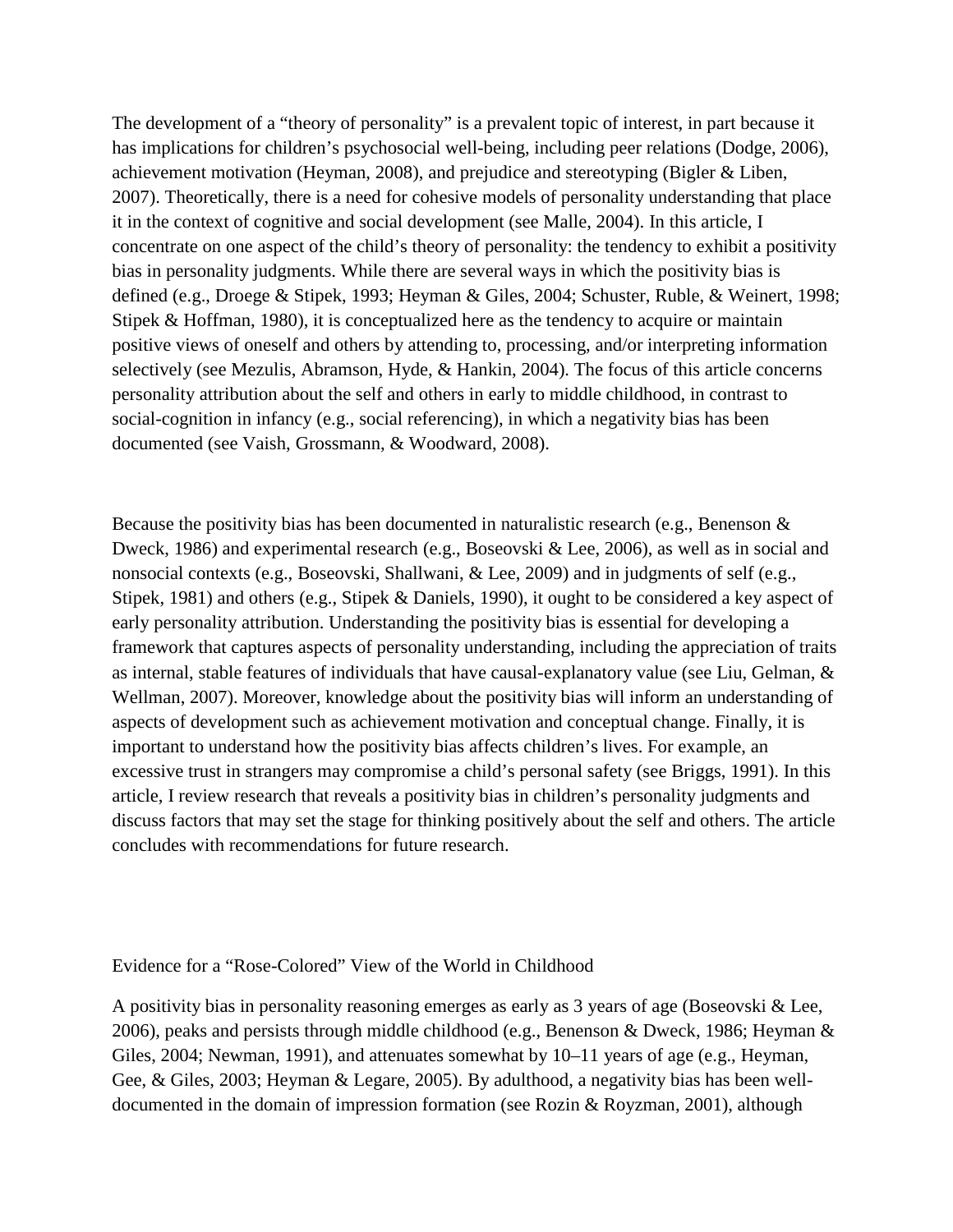there are context-specific manifestations of a positivity bias (e.g., self-serving attributions, Mezulis et al., 2004).

One line of research has focused on children's personality trait ratings of the self and others, particularly in relation to academic achievement. Kindergartners' and first graders' ratings of their achievement status (smartness) are highly positive (e.g., Stipek & Mac Iver, 1989) and unrelated to teacher ratings (e.g., Stipek, 1981; but see Stipek & Tannatt, 1984); only in second grade do self-ratings begin to correspond with reality. Moreover, trait explanations appear earlier for academic success than for failure (e.g., Benenson & Dweck, 1986; Normandeau & Gobeil, 1998; Satterly & Hill, 1983). In interviews with children between 5 and 10 years of age, Benenson and Dweck (1986) documented explanations for success in the first grade, whereas explanations for failure did not emerge until grade 4. Preschoolers' attributions of others are favorable and tend to overgeneralize positive impressions to irrelevant domains (e.g., assume that an intelligent child is athletic; Stipek & Daniels, 1990; see also Cain, Heyman, & Walker, 1997; Heyman et al., 2003; Saltz & Medow, 1971). Finally, research on children's willingness to accept self-report information from peers revealed that 6- and 7-year-olds were more likely than 10- and 11-year-olds to believe others' self-evaluative ratings (such as "smart"), indicating a lack of awareness of self-presentation tactics (Heyman & Legare, 2005; see Mills & Keil, 2005, 2008, on the development of skepticism).

A second line of research has examined children's ability to draw on behavioral information to make trait attributions and behavioral predictions. In these studies, researchers typically manipulate positive and negative valence information to examine its effects on personality reasoning. Supporting the notion of a positivity bias is the finding that young children require less behavioral evidence to make a positive trait attribution about an individual than they do to make a negative attribution. In a study by Boseovski and Lee (2006, Experiment 2), 3- to 6-yearolds were given one or five pieces of positive or negative behavioral information about an actor and then were asked to make trait attributions. Participants made positive attributions (i.e., "nice") whether they had heard about one or five positive behaviors, but they required five negative behaviors to make negative attributions. This is consistent with findings that there are age differences in dispositional attributions for negative behavior but not for positive behavior: Five- and 6-year-olds made as many attributions as did 9- and 10-year-olds about characters with high abilities or positive traits but made fewer attributions about characters with low abilities or negative traits (Rholes & Ruble, 1984). Even when given three exemplars of negative acts, kindergartners to fourth graders were reluctant to judge a character's behavior as intentional (Jones & Thomson, 2001). Children between 3 and 6 years of age tend to reject high consensus (i.e., observer agreement) information when it is negative and instead make positive attributions. However, they accept low-consensus information when it is positive and use it to make positive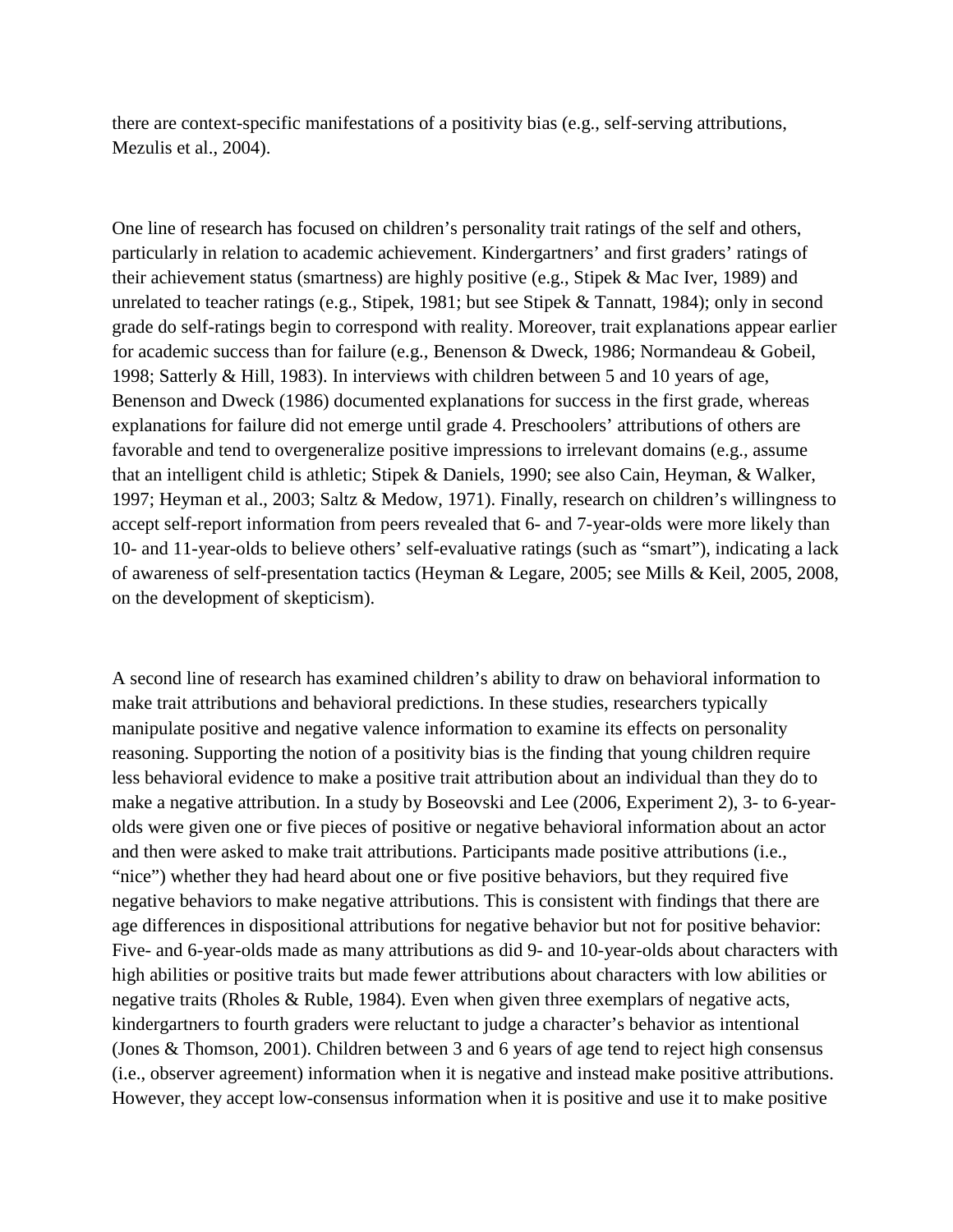trait attributions and behavioral predictions (Boseovski & Lee, 2008). Finally, whether they had heard about five instances of an actor's past success or failure, 3- to 6-year-olds predicted future success, but not failure, for the actor. This applied to social and nonsocial interactions and extended to a novel context (Boseovski et al., 2009).

In addition to requiring different amounts of information to make positive versus negative attributions, children use behavioral information selectively to make attributions. Rholes and Ruble (1986) found that 5- and 6-year-olds made a positive judgment about a character after hearing about a single negative behavior following many positive behaviors—and also after hearing about a single positive behavior following many negative behaviors. In contrast, 9- and 10-year-olds' judgments were based on the predominant behavior. Ruble, Newman, Rholes, and Altshuler (1988) reported that the majority of 5- to 6-year-olds mislabeled negative behavior positively, suggesting selective memory or processing biases for positive events.

A third line of research has focused on essentialism in personality reasoning, that is, the degree to which children consider traits to be "stable, unchanging, likely to be present at birth, and biologically based" (Gelman, Heyman, & Legare, 2007, p. 757; see also Gelman, 2003). There are individual differences in children's endorsement of traits as fixed (i.e., entity theory) or malleable (incremental theory; see Erdley & Dweck, 1993). In contrast to entity theorists, incremental theorists endorse the possibility of change in traits. Notably, in early to middle childhood, children appear to endorse entity theories for positive traits and incremental theories for negative traits. Lockhart, Chang, and Story (2002) told 5- to 6-year-olds and 7- to 9-year-olds about a character who had undesirable (Experiment 1) or desirable traits (Experiment 2) at 5 and 10 years of age and asked whether these traits would exist at 21 years of age. The youngest children endorsed the most change from negative to positive traits and assumed stability in positive traits; in contrast, older children predicted change toward the "average." In another study, 7- to 8-year-olds and 11- to 13-year-olds heard about a character with positive or negative academic or social traits (Heyman & Giles, 2004). Both age groups predicted that a negative trait would become positive. Positive traits were judged as more stable than negative traits, and participants made more "nature" than "nurture" explanations and inferred them more readily at all ages. Cross-cultural research revealed this optimism in 5- to 6-year-old Japanese participants as well (Lockhart, Nakashima, Inagaki, & Keil, 2008). Finally, 7- and 8-year-olds endorse positive sociomoral stability, or "goodness," more than negative sociomoral stability, or "badness" (Heyman & Dweck, 1998).

To summarize, findings from at least three disparate lines of research indicate that children exhibit a positivity bias in personality reasoning. In early to middle childhood, children rate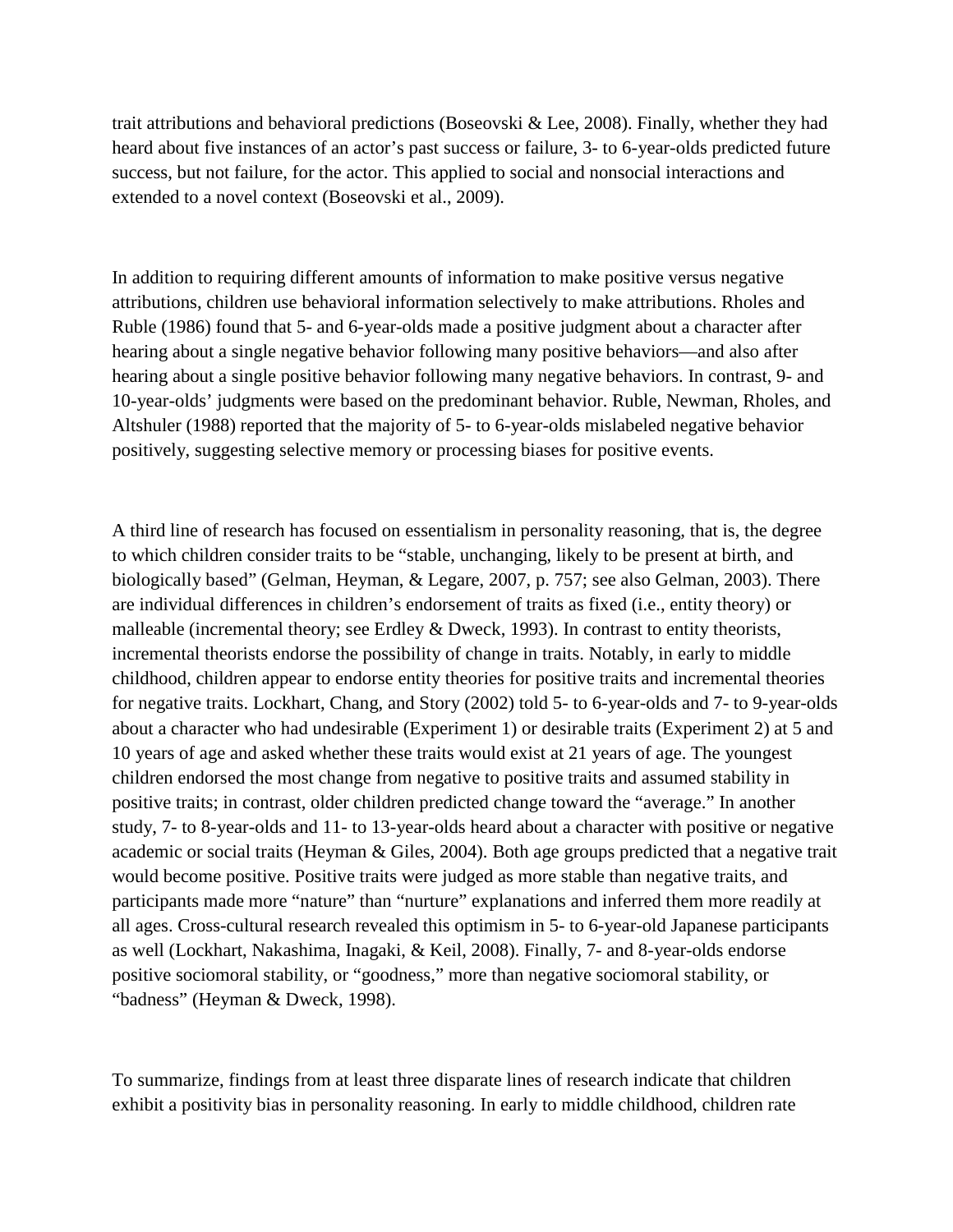themselves and others more positively than is warranted (i.e., based on counterevidence, or lack of evidence, or impartiality of information). They require less information to make positive personality judgments than they do to make negative judgments and process information selectively to favor positive judgments. Finally, young children tend to hold entity theories for positive traits, but incremental theories for negative traits, perpetuating a positivity bias in personality traits over time. Because this bias has surfaced across multiple tasks and several aspects of personality reasoning, it is reasonable to conclude that it is a robust feature of personality understanding in childhood.

### Contributors to the Positivity Bias

While there has been no direct investigation of the causes or mechanisms that underlie the positivity bias, one influential view is that it is indicative of a metacognitive immaturity that was adaptive evolutionarily and that continues to be adaptive in early childhood (e.g., Bjorklund, 1997; Bjorklund & Green, 1982; see also Lockhart et al., 2002). Young children face a daunting task in terms of the number of skills they need to learn, and having a positive attitude encourages perseverance. Failure to appraise accurately their abilities enables them to persist at goal achievement in the face of social or academic failure and to engage in trial-and-error approaches that they might not pursue if they had an accurate sense of their ability (Bjorklund & Green, 1982). Avoidance of negative feedback may further enable children to maintain a strong sense of self-efficacy (see Stipek, 1981).

If there is indeed a tendency toward a positive outlook in early childhood, it is bolstered by socialization practices, including parenting (e.g., Miller, 1995) and schooling (e.g., Stipek & Mac-Iver, 1989), at least in Western cultures. In these cultures, mothers tend to be optimistic about their children and attribute their positive behaviors to personality rather than to situational factors (Gretarsson & Gelfand, 1988; see also Mills & Rubin, 1992). Parents' expectations of their children depend on the child's age: Parents are less likely to view preschoolers' negative behavior as intentional (i.e., as dispositional) than they are older children's negative behavior (Dix, Ruble, Grusec, & Nixon, 1986). This may account for children's assumptions that only positive behaviors by others are intentional (Jones & Thomson, 2001; Miller & Aloise, 1989; but see Leslie, Knobe, & Cohen, 2006). In the academic domain, parents tend to attribute their children's success to ability and their failure to a lack of effort (e.g., Holloway & Hess, 1982; Rytkonen, Aunola, & Nurmi, 2005). This esteem-enhancing orientation dovetails with teachers' expectations of achievement, which are initially centered on effort and task completion, not outcome (Blumenfeld, Hamilton, Bossert, Wessels, & Meece, 1983). Stipek and Mac Iver (1980) discuss preschoolers' educational context as an influence on their perceptions of self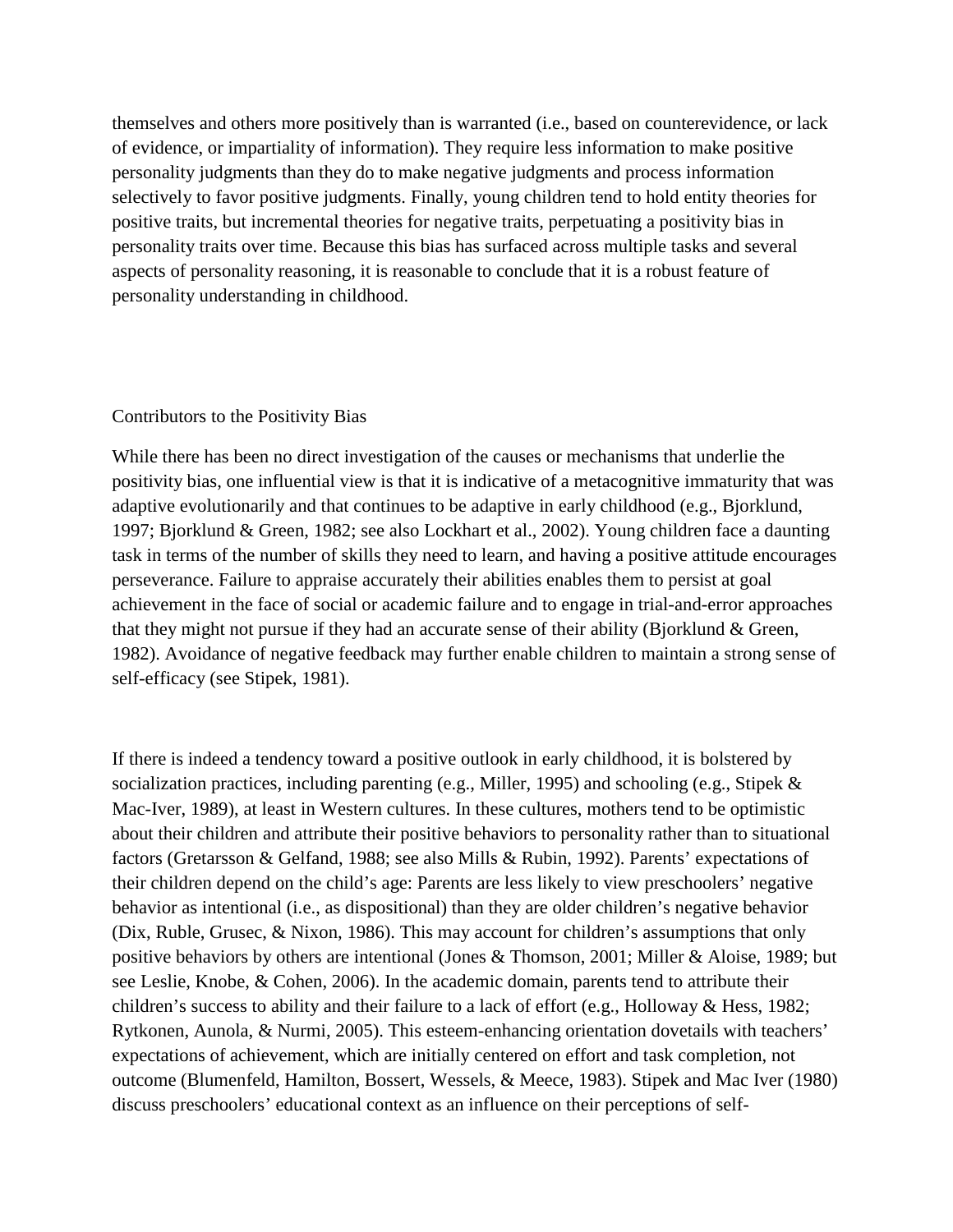competence, citing teachers' use of corrective rather than normative feedback, and their emphasis on completion of work and positive feedback for it, as sources of children's academic optimism. By the third grade, children receive increased evaluative feedback, which, combined with the ability to engage in self-reflection, lends itself to a more realistic view of their own abilities.

As explanations of the positivity bias, accounts of adaptive immaturity and socialization raise more questions than answers about how these factors contribute to the bias and how they might transact in development. If the positivity bias is an evolutionary characteristic that is adaptive in early childhood, it should be expected to be manifested cross-culturally. However, socialization is likely to bolster or constrain this proclivity according to cultural demands, leading to variability in expression of the bias. While they cannot speak directly to these issues, crosscultural data shed light on socialization influences on the positivity bias. There is evidence of cross-cultural similarity in children's attributional style, with an initial emphasis on situational explanations for behavior (see Miller, 1984). For example, comparisons of 8-, 11-, and 15-yearold Hindu and American children revealed no significant between-group differences in attributions about prosocial and deviant behaviors, with the majority of both groups emphasizing situational over dispositional factors. Subsequent research indicated that both Hindu and American children's attribution styles were concrete and event-based, with similar references to social, spatial, and temporal aspects of events (Miller, 1986). Similarities in attributional style led to the conclusion that early attribution is constrained by cognitive conceptual structures that guide thinking about people rather than by sociocultural context alone. With age, there are significant linear increases in dispositional explanations by American children and situational explanations by Hindu children (Miller, 1984). By adulthood, these differences have become quite strong, with Americans giving greater weight to dispositional factors than to situational factors in judging causes of social and deviant behavior, particularly for negative events (Miller, 1984).

Cross-cultural research on self-perceptions of ability indicates that European American children rate themselves as more competent than do children from other cultures (Henderson, Marx, & Kim, 1999; Jambunathan & Burts, 2003; Jambunathan & Counselman, 2004). For example, European American preschoolers' self-perceptions of cognitive and physical competence and of peer acceptance are higher than those of Asian Indian children living in Asia but not than those of Asian Indian preschoolers living in the United States (Jambunathan & Counselman, 2004). Henderson et al. (1999) found that American elementary school children had higher levels of perceived competence than did Japanese or Korean children. These differences may be due to the promotion of high self-esteem by American parents (e.g., Henderson et al., 1999) and an emphasis on self-effacing behaviors in Eastern cultures (Bond, Leung, & Wan, 1982; see also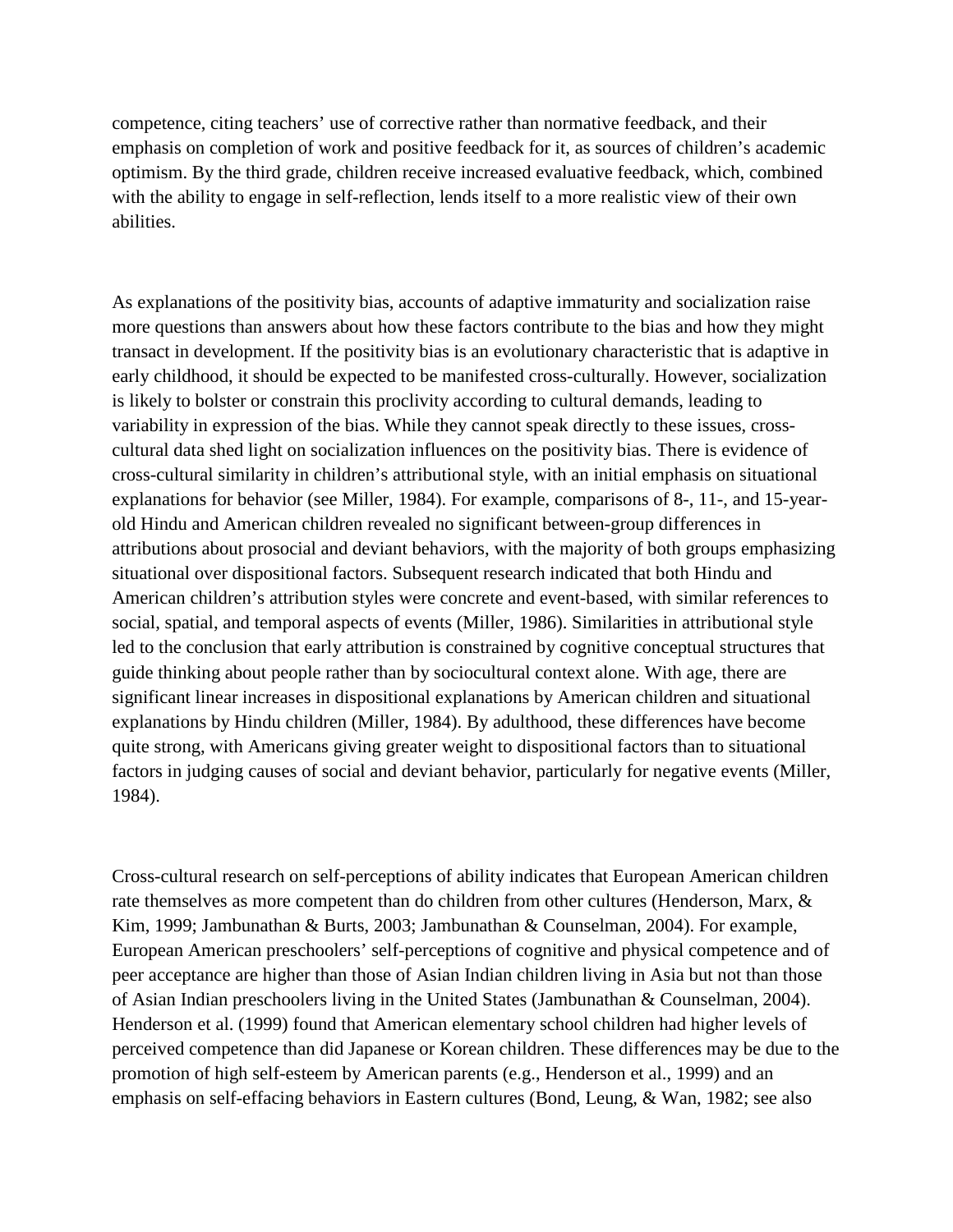Lee, Cameron, Xu, Fu, & Board, 1997). Thus, socialization may play a stronger part in children's early conceptions of ability than in basic judgments about situational versus dispositional attributions about behavior, although methodological differences may account for these findings. For example, much of the cross-cultural person-perception research examines attributions about others, whereas research on competence concerns the self. Given the strong emphasis on self-esteem in American society, responses of U.S. children might have differed had they been asked to make personality attributions about themselves.

To summarize, both evolutionary and socialization accounts have been proposed as explanations of the positivity bias. Cognitive processes (irrespective of whether they are viewed as evolutionary cognitive immaturities) may constrain socialization effects by guiding children's attention to particular aspects of events, thereby contributing to some early cross-cultural similarities in attributions. However, cross-cultural data suggest that attributions vary as a function of domain, with marked differences in self-competence judgments at an early age but similarities in general attributional style that may persist until late childhood.

### Recommendations for Future Research

Because the positivity bias has surfaced largely as a by-product of personality-understanding research in general, little is known about its prevalence, the factors that contribute to it, and its potential significance and trajectory over the course of childhood. Systematic research is needed that is aimed at addressing each of these issues.

#### The Positivity Bias as a Profile of Childhood Personality Attribution

It is important to determine to what extent the positivity bias is a normative feature of particular developmental periods and whether it characterizes the stable attributional style of a subgroup of children. While individual differences have not been a focus of research, not all children exhibit a positivity bias (e.g., Benenson & Dweck, 1986; Boseovski & Lee, 2006; Stipek & Tannatt,1984). Boseovski and Lee (2006) found that approximately 5%–10% of children made negative trait attributions even in the face of multiple positive behavioral exemplars. Moreover, some children exhibit a "hostile attribution bias" that leads them to interpret the intentions or behaviors of others negatively (e.g., Dodge, 1980; Dodge & Frame, 1982; Feldman & Dodge, 1987; see also Leslie et al., 2006). Accordingly, a primary goal for future research is to study systematically the prevalence of the positivity bias and other potential personality attribution profiles. It may be possible to classify children along a continuum that captures negative, neutral,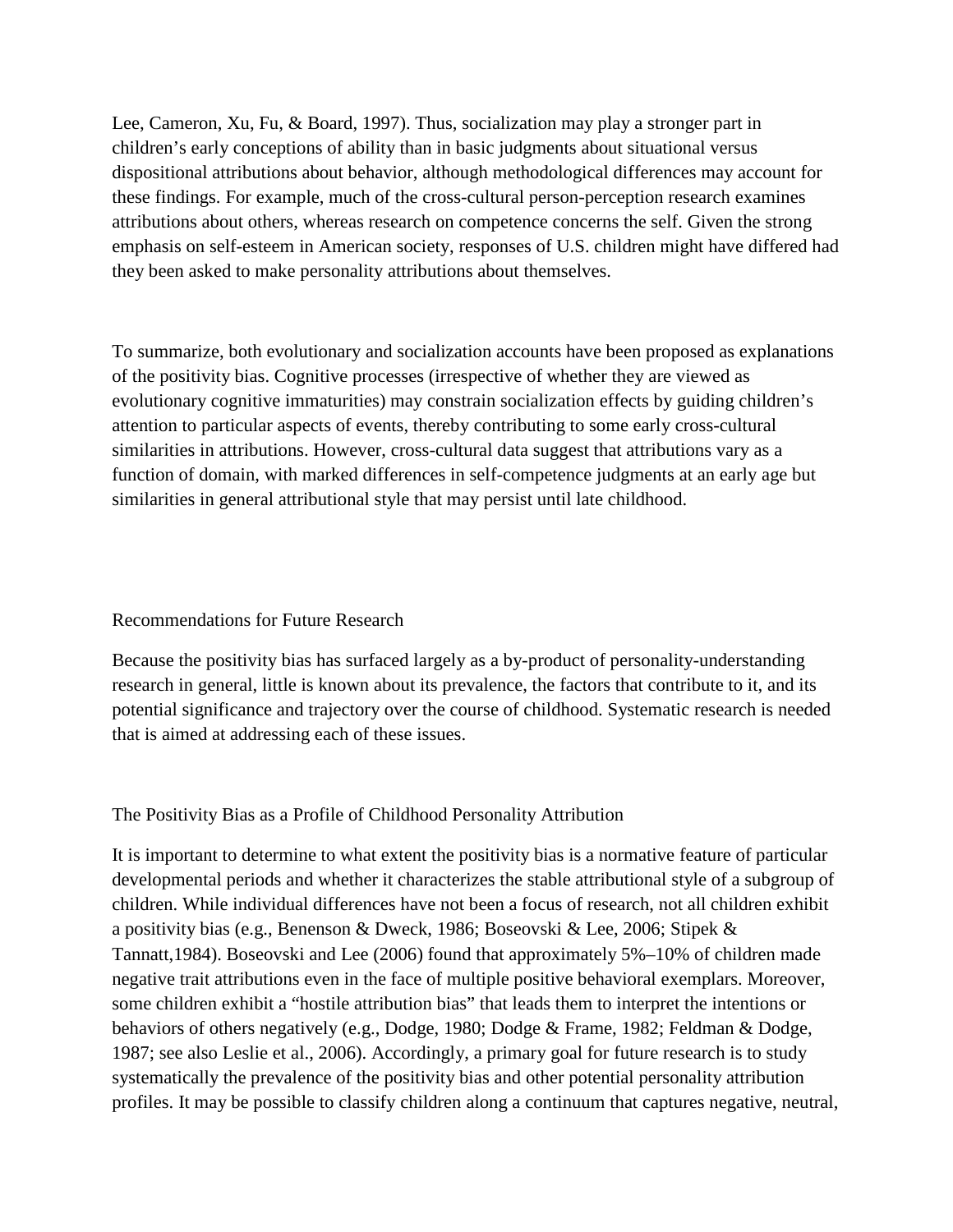and positive attributional styles and examine these profiles in relation to social-cognitive functioning. Indeed, the majority of social information processing research has focused on problem behaviors, not competent behaviors (Nelson & Crick, 1999). Current personalityunderstanding paradigms (e.g., trait labeling) could be used to unearth these profiles, but it will be crucial to use within-subject designs that assess different aspects of personality reasoning and cohesion of responses across different domains of personality reasoning.

New methodology for studying the positivity bias is also essential, as it is unknown which factors are most salient in early personality judgments. Aspects of children's folk theories of mind (e.g., emotions) and biology (e.g., physical states) are especially relevant, given that these pertain to everyday behavioral explanations (e.g., Gopnik & Meltzoff, 1997). Examining children's use of contextual information to explain positive or negative behavior or outcomes can provide insight about the positivity bias. For example, children with a positivity bias may take into account situational factors as explanations of negative behavior to a greater degree than do children who do not have the bias. This possibility could be tested by presenting children with actors who behave positively or negatively across situations and varying the mental states associated with these outcomes. For example, participants might be told that an actor committed a transgression, but that the actor was upset because the actor's parents had left on a trip. Participants could then make inferences about why the actor behaved this way (trait vs. transient emotion). Presenting different permutations (e.g., negative vs. positive outcomes and negative vs. positive mental states) would reveal the degree to which children may take into account situational explanations of positive or negative behavior, as well as the conditions under which they "discount" negative personality attributions and endorse positive personality attributions. While this approach has been used to examine attributions about achievement-related emotion (e.g., see Weiner, 1994), it has not been used to study evaluative dispositional attributions about other people (e.g., niceness, meanness).

### Sources of Individual Differences in the Positivity Bias

Assessment of individual differences will provide insight into the factors that contribute to the positivity bias, such as socioeconomic status (SES) and parenting/family interaction style. Low SES is a risk factor for negative developmental outcomes (see Duncan, Brooks-Gunn, & Klebanov, 1994), and children in impoverished environments may be exposed to excessive adversity that affects their interpretation of the social world. There are links between SES and maladaptive social information processing (e.g., Cutting & Dunn, 1999; Schultz & Shaw, 2003; Weiss, Dodge, Bates, & Pettit, 1992). For example, 3- and 4-year-olds from low-SES backgrounds perform more poorly on theory-of-mind tests than do peers from middle-class families (Cutting & Dunn, 1999). This may set the stage for maladaptive social interactions,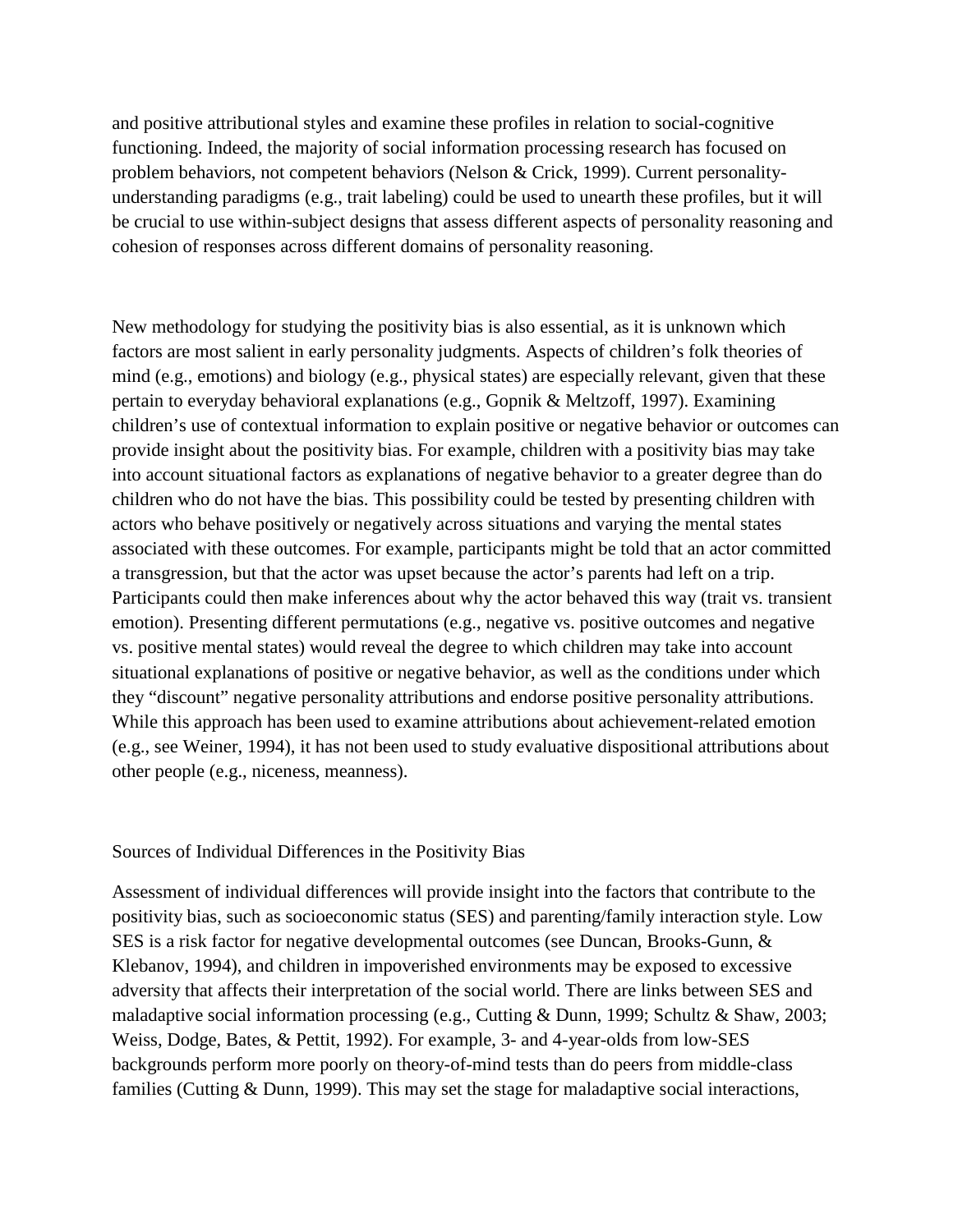given the importance of mental-state understanding for personality reasoning (see Yuill  $\&$ Pearson, 1998). Thus, it is important to examine links between SES and profiles of personality attribution. Certainly, a maladaptive information processing pattern is likely to characterize select children from low-SES backgrounds, as personal attributes (e.g., child temperament) and contextual support (e.g., school environment) serve as resilience factors (see Mendez, Fantuzzo, & Cicchetti, 2002).

Parenting style is another potential source of individual differences in the positivity bias. Not all parents are excessively optimistic about their children. An authoritarian parenting style, characterized by high power assertion and low warmth, is associated with negative attributions about children's behavior. Authoritarian mothers are more likely to attribute their preschoolers' prosocial behaviors to situational factors and their aggressive behaviors to dispositional factors, whereas authoritative mothers, whose parenting is demanding but warm and supportive, show the opposite pattern (Coplan, Hastings, Lagace-Seguin, & Moulton, 2002; see also Hastings & Rubin, 1999). Such effects may be even greater for families dealing with psychopathology. Parents who behave abusively toward their children tend to make negative attributions about their children's intentions (see Bugental & Johnston, 2000). These attributions may affect the children's self-perceptions, particularly if parents label the children negatively (see Heyman, 2008), and may affect their attributional styles as well (see Miller, 1995, regarding intergenerational transmission of attribution style). The influence of parent attributional profiles in the context of other factors (e.g., positive reinforcement at school, the child's temperament) is unclear, and addressing this question will be a fruitful direction for future research.

### Implications of the Positivity Bias and Issues of Developmental Timing

Ultimately, it is important to determine how individual differences in personality attribution style relate to children's everyday functioning. It is likely that the positivity bias has implications for a range of intrapersonal factors (e.g., self-concept) and interpersonal factors (e.g., relationships). Among these are peer relations, as the preschool and early school years are critical for establishing successful friendships, and children who behave cooperatively toward their peers experience an easier transition from preschool to kindergarten (e.g., Ladd & Price, 1987). If an early positivity bias is normative, its absence may be a marker for later social difficulties. There are links between positive attributions and peer sociometric status: Given indirect evidence that a character's intentions were positive, rejected children ascribed negative intentions to the character, whereas popular children ascribed positive intentions to the character (Keane & Parrish, 1982). A positivity bias may serve to facilitate social interactions by enabling children to give their peers the "benefit of the doubt" in neutral or ambiguous interactions (see Dodge, Murphy, & Buchsbaum, 1984). Longitudinal work is needed to determine the developmental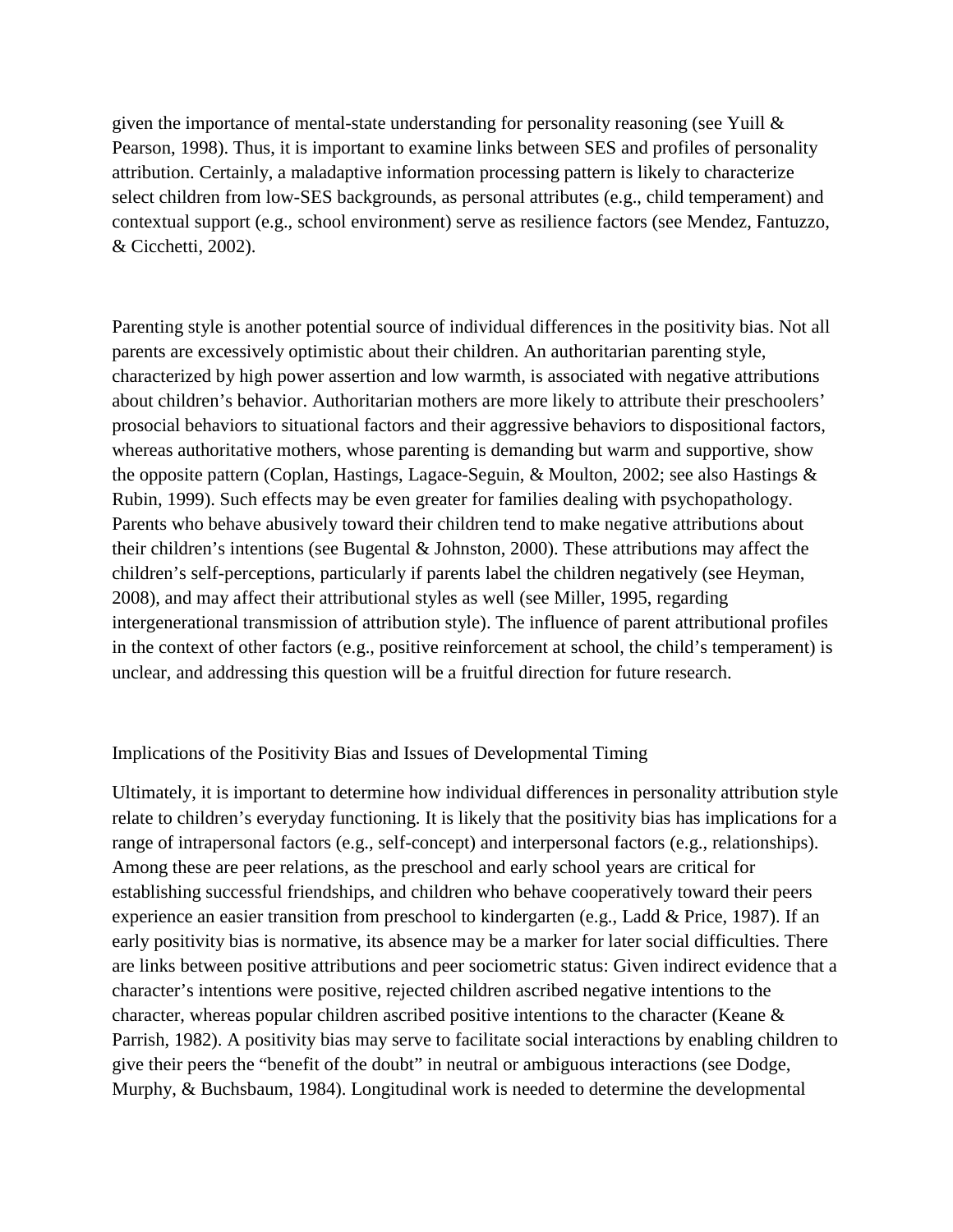trajectory of the positivity bias beyond middle childhood and its implications for relationships. It has also been speculated that an early positivity bias may be predictive of "benign attributional bias," a distinct profile of prosocial behavior that has been documented in a subgroup of young adolescents (Nelson & Crick, 1999).

Notably, benefits of the positivity bias are likely to be restricted to specific developmental periods, and it is essential to examine issues relevant to timing. In particular, it is increasingly important with age to acquire a realistic sense of the self and others. For example, children need to be able to take responsibility for their academic performance, and receiving negative feedback in the face of failure or inadequacy may evoke self-regulatory processes that motivate change (see Baumeister, Bratslavsky, Finkenauer, & Vohs, 2001). Indeed, there are documented negative effects of unrealistically high self-esteem (see Baumeister, Campbell, Krueger, & Vohs, 2003). With respect to judgments about others, a certain amount of vigilance is necessary to maintain personal safety (Rozin & Royzman, 2001), particularly as children become increasingly independent. However, it is overly simplistic to claim that there is a transition from a positivity bias in childhood to a negativity bias in adulthood, in that these biases are context dependent. For example, adults show a positivity bias in adjusting to adverse circumstances, such as poor health (see Taylor & Armor, 1996). Accordingly, a challenge for future research is establish the degree to which the positivity bias is optimal or detrimental, both as a function of domain and developmental period.

### **References**

Baumeister, R. F., Bratslavsky, E., Finkenauer, C., & Vohs, K. D. (2001). Bad is stronger than good. Review of General Psychology, 5, 323–370.

Baumeister, R. F., Campbell, J. D., Krueger, J. I., & Vohs, K. D. (2003). Does high self-esteem cause better performance, interpersonal success, happiness, or healthier lifestyles? Psychological Science in the Public Interest, 4, 1–44.

Benenson, J. F., & Dweck, C. S. (1986). The development of trait explanations and selfevaluations in the academic and social domains. Child Development, 57, 1179–1187.

Bigler, R. S., & Liben, L. S. (2007). Developmental intergroup theory: Explaining and reducing children's social stereotyping and prejudice. Current Directions in Psychological Science, 16, 162–166.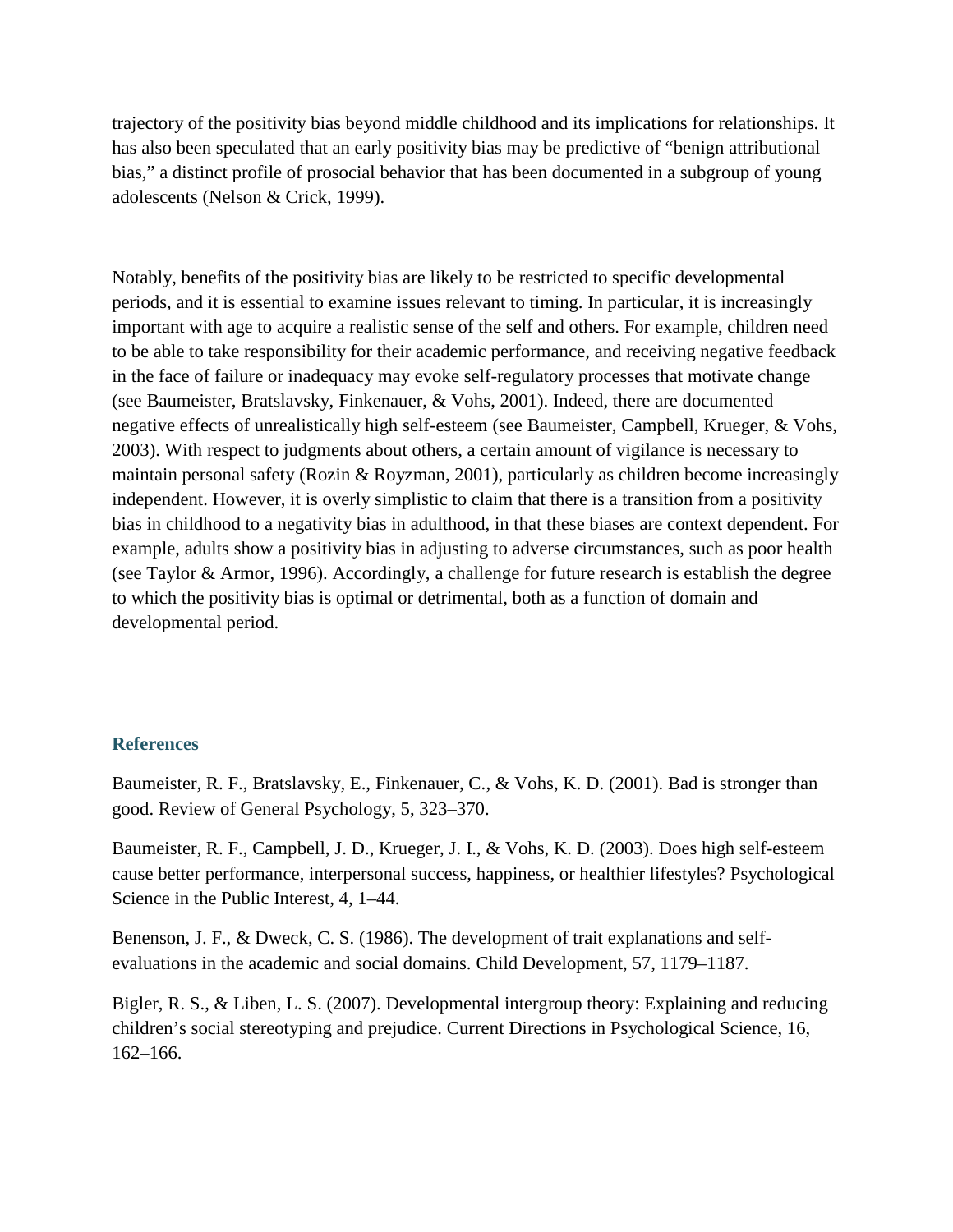Bjorklund, D. F. (1997). The role of immaturity in human development. Psychological Bulletin, 122, 153–169.

Bjorklund, D. F., & Green, B. L. (1992). The adaptive nature of cognitive immaturity. American Psychologist, 47, 46–54.

Blumenfeld, P., Hamilton, V., Bossert, S., Wessels, K., & Meece, J. (1983). Teacher talk and student thought: Socialization into the student role. In J. M.Levine & M. C.Wang (Eds.), Teacher and student perceptions: Implications for learning (pp. 143–192). Hillsdale, NJ: Erlbaum.

Bond, M. H., Leung, K., & Wan, K. C. (1982). The social impact of self-effacing attributions: The Chinese case. Journal of Social Psychology, 118, 157–166.

Boseovski, J. J., & Lee, K. (2006). Preschoolers' use of frequency information for trait categorization and behavioral prediction. Developmental Psychology, 42, 500–513.

Boseovski, J. J., & Lee, K. (2008). Seeing the world through rose-colored glasses? Neglect of consensus information in young children's personality judgments. Social Development, 17, 399– 416.

Boseovski, J. J., Shallwani, S., & Lee, K. (2009). "It's all good": Children's personality attributions after repeated success and failure in peer and computer interactions. British Journal of Developmental Psychology, 27, 783–797.

Briggs, F. (1991). Child protection programmes: Can they protect young children? Early Child Development and Care, 67, 61–72.

Bugental, D. B., & Johnston, C. (2000). Parental and child cognitions in the context of the family. Annual Review of Psychology, 51, 315–344.

Cain, K. M., Heyman, G. D., & Walker, M. E. (1997). Preschoolers' ability to make dispositional predictions within and across domains. Social Development, 6, 53–75.

Coplan, R. J., Hastings, P. D., Lagace-Seguin, D. G., & Moulton, C. E. (2002). Authoritative and authoritarian mothers' parenting goals, attributions, and emotions across different childrearing contexts. Parenting: Science and Practice, 2, 1–26.

Cutting, A. L., & Dunn, J. (1999). Theory of mind, emotion understanding, language, and family background: Individual differences and interrelations. Child Development, 70, 853–865.

Dix, T., Ruble, D. N., Grusec, J. E., & Nixon, S. (1986). Social cognition in parents: Inferential and affective reactions to children of three age levels. Child Development, 57, 879–894.

Dodge, K. A. (1980). Social cognition and children's aggressive behavior. Child Development, 51, 162–170.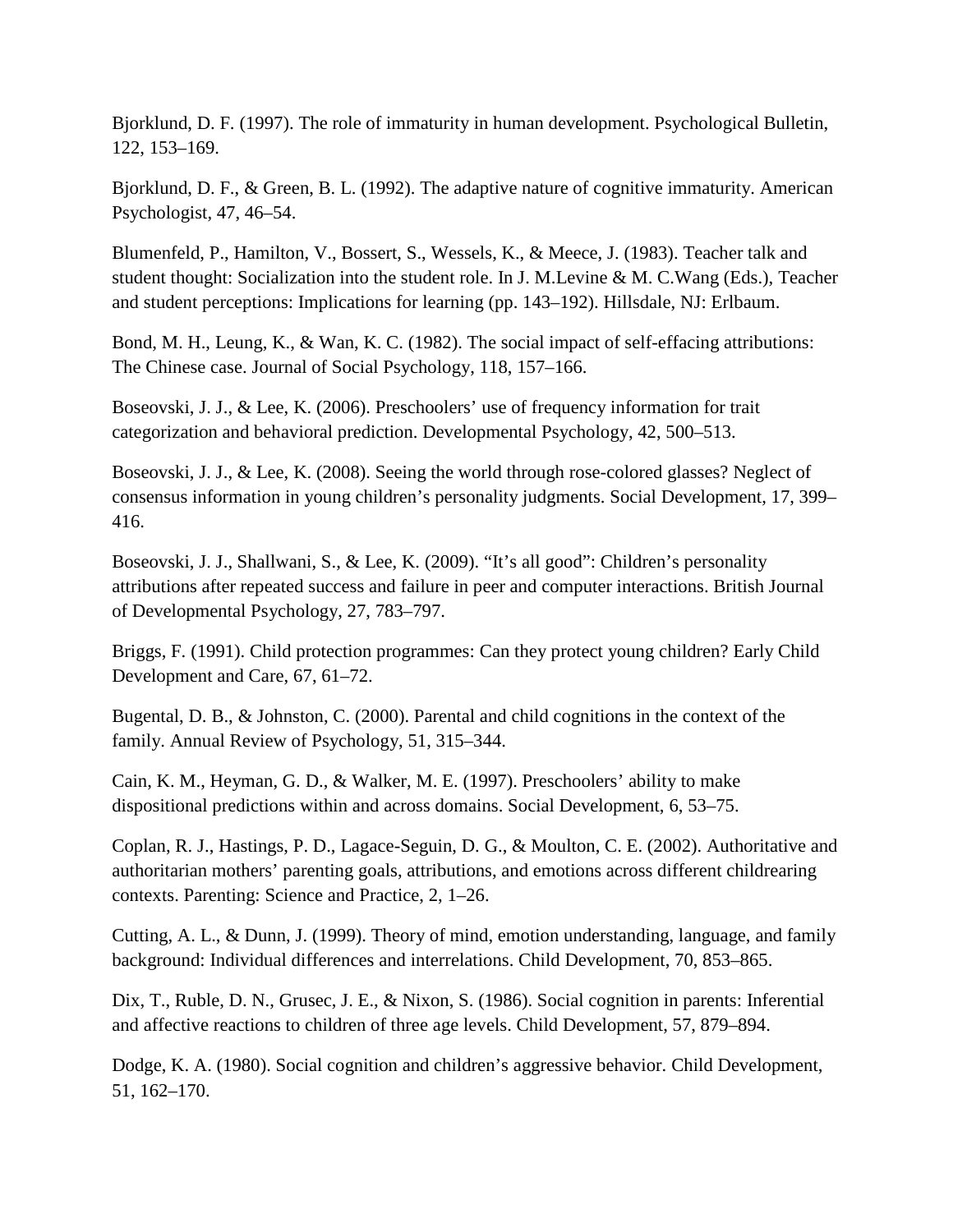Dodge, K. A. (2006). Translational science in action: Hostile attributional style and the development of aggressive behavior problems. Development and Psychopathology, 18, 791–814.

Dodge, K. A., & Frame, C. L. (1982). Social cognitive bases of aggressive behavior in children. Personality and Social Psychology Bulletin, 53, 1146–1158.

Dodge, K. A., Murphy, R. R., & Buchsbaum, K. (1984). The assessment of intention-cue detection skills in children: Implications for developmental psychopathology. Child Development, 55, 163–173.

Droege, K. L., & Stipek, D. J. (1993). Children's use of dispositions to predict classmates' behavior. Developmental Psychology, 29, 646–654.

Duncan, G. J., Brooks-Gunn, J., & Klebanov, P. K. (1994). Economic deprivation and early childhood development. Child Development, 65, 296–318.

Erdley, C. A., & Dweck, C. S. (1993). Children's implicit personality theories as predictors of their social judgments. Child Development, 64, 863–878.

Feldman, E., & Dodge, K. A. (1987). Social information processing and sociometric status: Sex, age, and situational effects. Journal of Abnormal Child Psychology, 15, 211–227.

Gelman, S. A. (2003). The essential child. New York: Oxford University Press.

Gelman, S. A., Heyman, G. D., & Legare, C. H. (2007). Developmental changes in the coherence of essentialist beliefs about psychological characteristics. Child Development, 78, 757–774.

Gopnik, A., & Meltzoff, A. N. (1997). Words, thoughts, and theories. Cambridge, MA: MIT Press.

Gretarsson, S. J., & Gelfand, D. M. (1988). Mothers' attributions regarding their children's social behavior and personality characteristics. Developmental Psychology, 24, 264–269.

Hastings, P. D., & Rubin, K. H. (1999). Predicting mothers' beliefs about preschool-aged children's social behavior: Evidence for maternal attitudes moderating child effects. Child Development, 70, 722–741.

Heider, F. (1967). On social cognition. American Psychologist, 22, 25–31.

Henderson, B. B., Marx, M. H., & Kim, Y. C. (1999). Academic interests and perceived competence in American, Japanese, and Korean Children. Journal of Cross-Cultural Psychology, 30, 32–50.

Heyman, G. D. (2008). Talking about success: Implications for achievement motivation. Journal of Applied Developmental Psychology, 29, 361–370.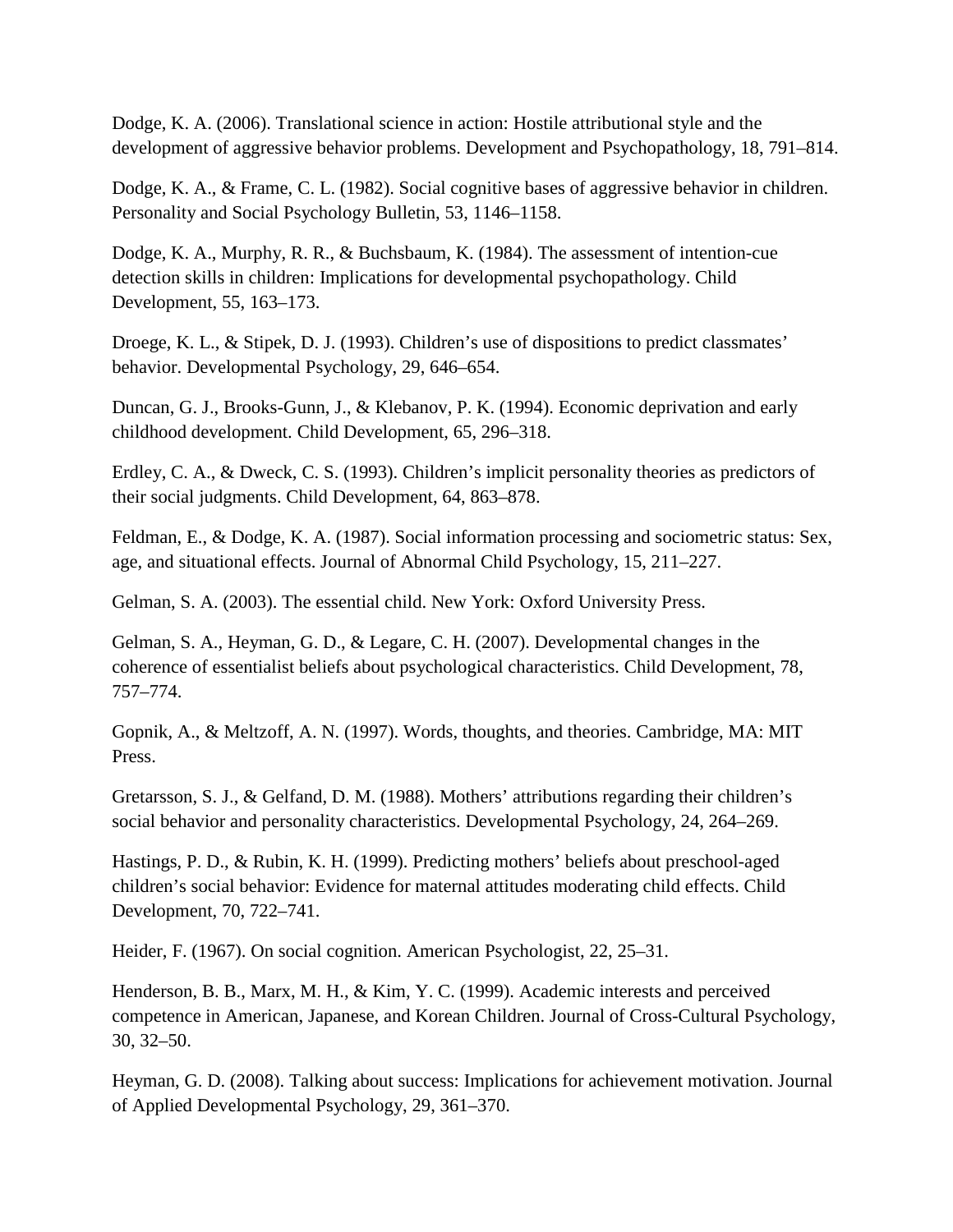Heyman, G. D., & Dweck, C. S. (1998). Children's thinking about traits: Implications for judgments of the self and others. Child Development, 69, 391–403.

Heyman, G. D., Gee, C. L., & Giles, J. W. (2003). Preschool children's reasoning about ability. Child Development, 74, 516–534.

Heyman, G. D., & Giles, J. W. (2004). Valence effects in reasoning about evaluative traits. Merrill-Palmer Quarterly, 50, 86–109.

Heyman, G. D., & Legare, C. H. (2005). Children's evaluation of sources of information about traits. Developmental Psychology, 41, 636–647.

Holloway, S. D., & Hess, R. D. (1982). Causal explanations for school performance: Contrasts between mothers and children. Journal of Applied Developmental Psychology, 3, 319–327.

Jambunathan, S., & Burts, D. C. (2003). Comparison of perception of self-competence among five ethnic groups of preschoolers in the US. Early Child Development and Care, 173, 651–660.

Jambunathan, S., & Counselman, K. P. (2004). Perception of self-competence among Asian Indian preschoolers living in the USA and India. International Journal of Early Years Education, 12, 17–23.

Jones, E. F., & Thomson, N. R. (2001). Action perception and outcome valence: Effects on children's inferences of intentionality and moral and liking judgments. Journal of Genetic Psychology, 162, 154–166.

Keane, S. P., & Parrish, A. E. (1982). The role of affective information in the determination of intent. Developmental Psychology, 28, 159–162.

Ladd, G. W., & Price, J. M. (1987). Predicting children's social and school adjustment following the transition from preschool to kindergarten. Child Development, 58, 1168–1189.

Lee, K., Cameron, C. A., Xu, F., Fu, G., & Board, J. (1997). Chinese and Canadian children's evaluations of lying and truth-telling: Similarities and differences in the context of pro- and antisocial behaviors. Child Development, 68, 924–934.

Leslie, A. M., Knobe, J., & Cohen, A. (2006). Acting intentionally and the side-effect effect. Psychological Science, 17, 421–427.

Liu, D., Gelman, S. A., & Wellman, H. M. (2007). Components of young children's trait understanding: Behavior-to-trait inferences and trait-to-behavior predictions. Child Development, 78, 1543–1558.

Lockhart, K. L., Chang, B., & Story, T. (2002). Young children's beliefs about the stability of traits: Protective optimism? Child Development, 73, 1408–1430.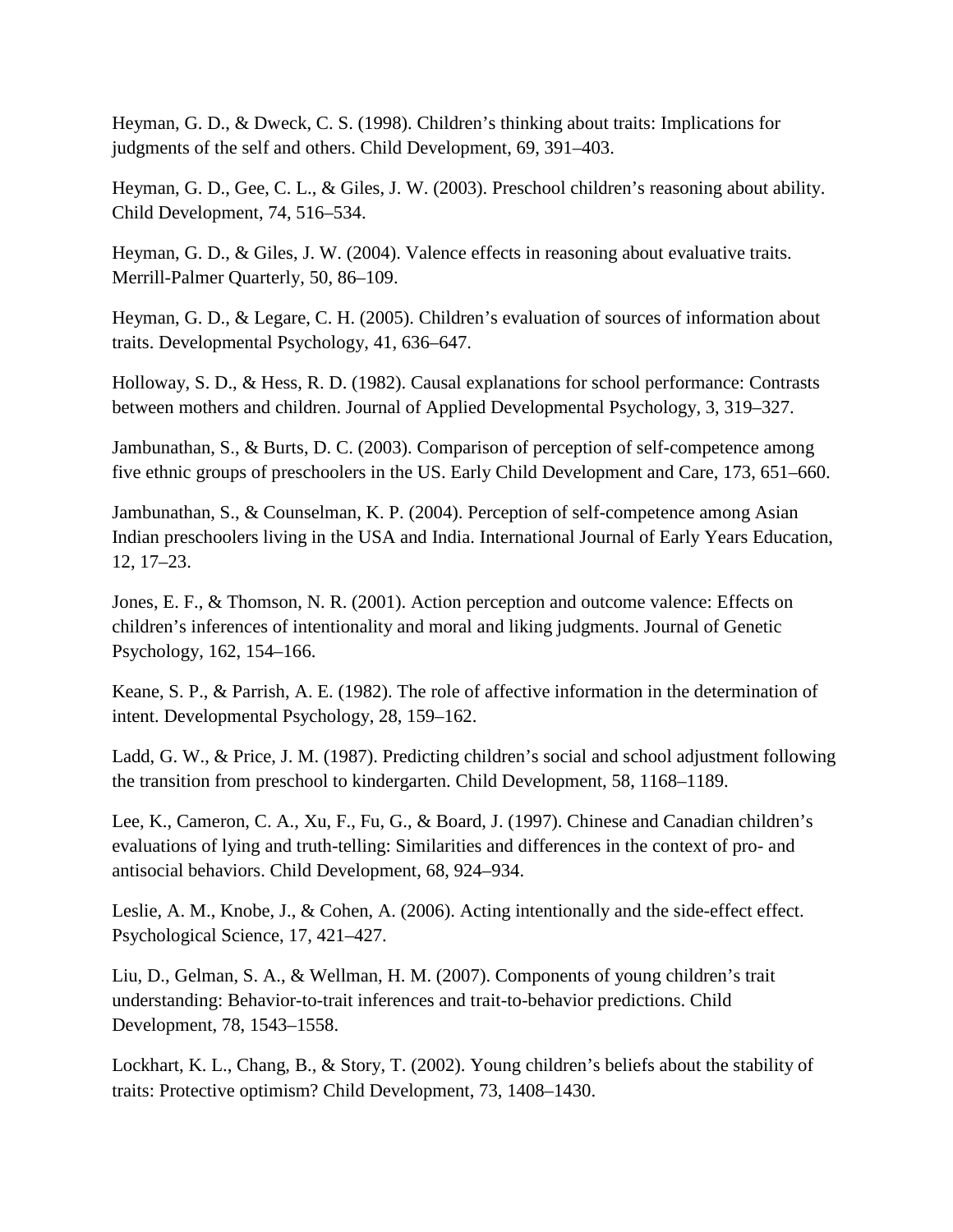Lockhart, K. L., Nakashima, N., Inagaki, K., & Keil, F. C. (2008). From ugly duckling to swan? Japanese and American beliefs about the stability and origin of traits. Cognitive Development, 23, 155–179.

Malle, B. F. (2004). How the mind explains behavior: Folk explanations, meaning, and social interaction. Cambridge, MA: MIT Press.

Mendez, J. L., Fantuzzo, J., & Cicchetti, D. (2002). Profiles of social competence among lowincome African American preschool children. Child Development, 73, 1085–1100.

Mezulis, A. H., Abramson, L. Y., Hyde, J. S., & Hankin, B. L. (2004). Is there a universal positivity bias in attributions? A meta-analytic review of individual, developmental, and cultural differences in the self-serving attributional biases. Psychological Bulletin, 130, 711–747.

Miller, J. G. (1984). Culture and the developmen of everyday social explanation. Journal of Personality and Social Psychology, 46, 961–978.

Miller, J. G. (1986). Early cross-cultural commonalities in social explanation. Developmental Psychology, 22, 514–520.

Miller, S. A. (1995). Parents' attributions for their children's behavior. Child Development, 66, 1557–1584.

Miller, P. H., & Aloise, P. A. (1989). Young children's understanding of the psychological causes of behavior: A review. Child Development, 60, 257–285.

Mills, C. M., & Keil, F. C. (2005). The development of cynicism. Psychological Science, 16, 385–390.

Mills, C. M., & Keil, F. C. (2008). Children's developing notions of (im)partiality. Cognition, 107, 528–551.

Mills, R. S. L., & Rubin, K. H. (1992). A longitudinal study of maternal beliefs about children's social behaviors. Merrill-Palmer Quarterly, 38, 494–512.

Nelson, D. A., & Crick, N. R. (1999). Rose-colored glasses: Examining the social informationprocessing of prosocial young adolescents. Journal of Early Adolescence, 19, 17–38.

Newman, L. S. (1991). Why are traits inferred spontaneously? A developmental approach. Social Cognition, 9, 221–253.

Normandeau, S., & Gobeil, A. (1998). A developmental perspective on children's understanding of causal attributions in achievement-related settings. International Journal of Behavioral Development, 22, 611–632.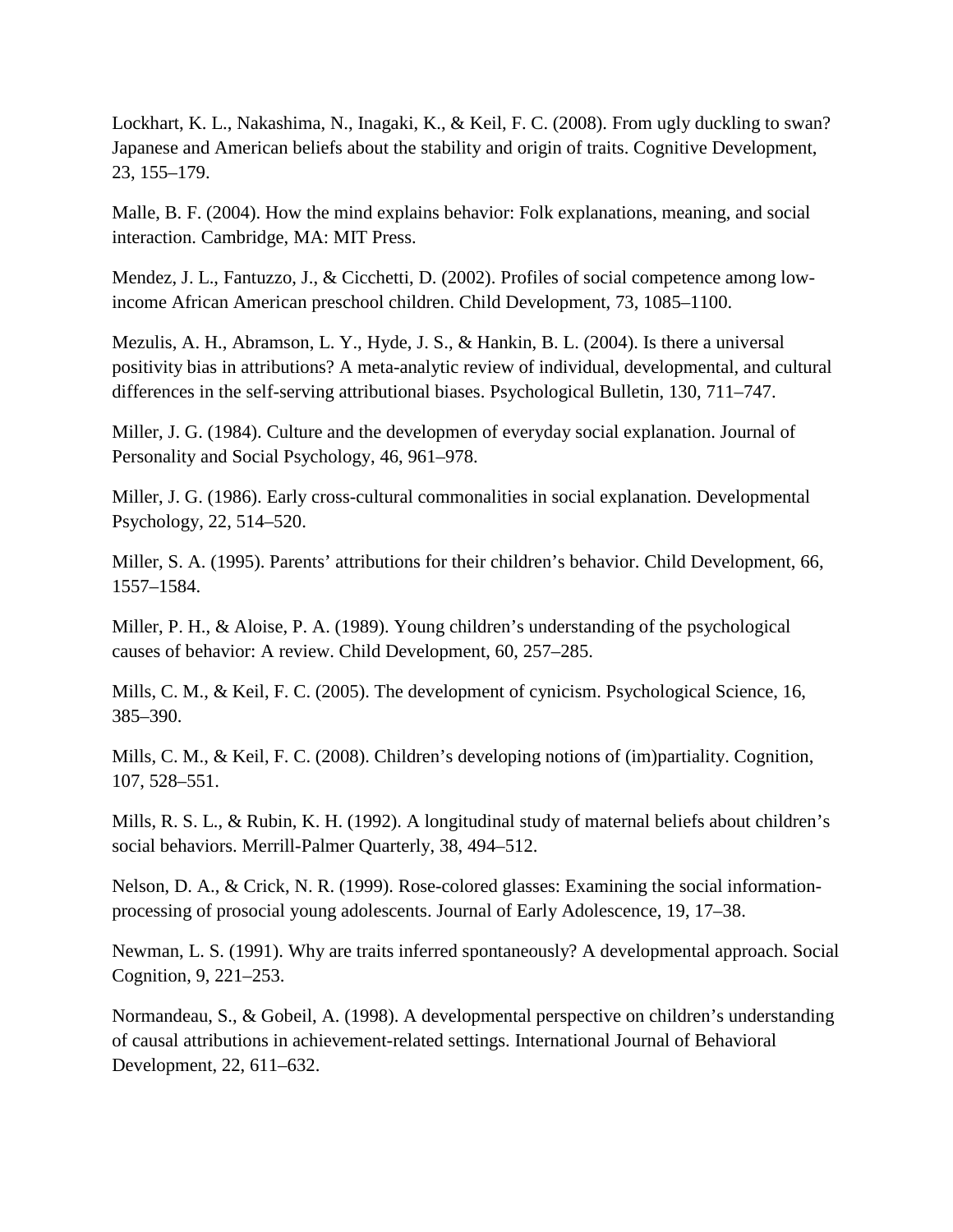Rholes, W. S., & Ruble, D. N. (1984). Children's understanding of dispositional characteristics of others. Child Development, 55, 550–560.

Rholes, W. S., & Ruble, D. N. (1986). Children's impressions of other persons: The effect of temporal separation of behavioral information. Child Development, 57, 872–878.

Rozin, P., & Royzman, E. B. (2001). Negativity bias, negativity dominance, and contagion. Personality and Social Psychology Review, 5, 296–320.

Ruble, D. N., Newman, L. S., Rholes, W. S., & Altshuler, J. (1988). Children's "naïve psychology": The use of behavioral and situational information for the prediction of behavior. Cognitive Development, 3, 89–112.

Rytkonen, K., Aunola, K., & Nurmi, J. (2005). Parents' causal attributions concerning their children's school achievement: A longitudinal study. Merrill-Palmer Quarterly, 51, 494–522.

Saltz, E., & Medow, M. L. (1971). Concept conservation in children: The dependence of belief systems on semantic representation. Child Development, 42, 1533–1542.

Satterly, D., & Hill, J. (1983). Personality differences and the effects of success and failure on causal attributions and expectancies of primary school children. Educational Psychology, 3, 245– 258.

Schultz, D., & Shaw, D. (2003). Boys' maladaptive social information processing, family emotional climate, and pathways to early conduct problems. Social Development, 12, 440–460.

Schuster, B., Ruble, D. N., & Weinert, F. E. (1998). Causal inferences and the positivity bias in children: The role of the covariation principle. Child Development, 69, 1577–1596.

Stipek, D. J. (1981). Children's perceptions of their own and their classmates' ability. Journal of Educational Psychology, 73, 404–410.

Stipek, D. J., & Daniels, D. H. (1990). Children's use of dispositional attributions in predicting the performance and behavior of classmates. Journal of Applied Developmental Psychology, 11, 13–28.

Stipek, D. J., & Hoffman, J. M. (1980). Development of children's performance-related judgments. Child Development, 51, 912–914.

Stipek, D. J., & Mac Iver, D. (1989). Developmental change in children's assessment of intellectual competence. Child Development, 60, 521–538.

Stipek, D. J., & Tannatt, L. M. (1984). Children's judgments of their own and their peers' academic competence. Journal of Educational Psychology, 76, 75–94.